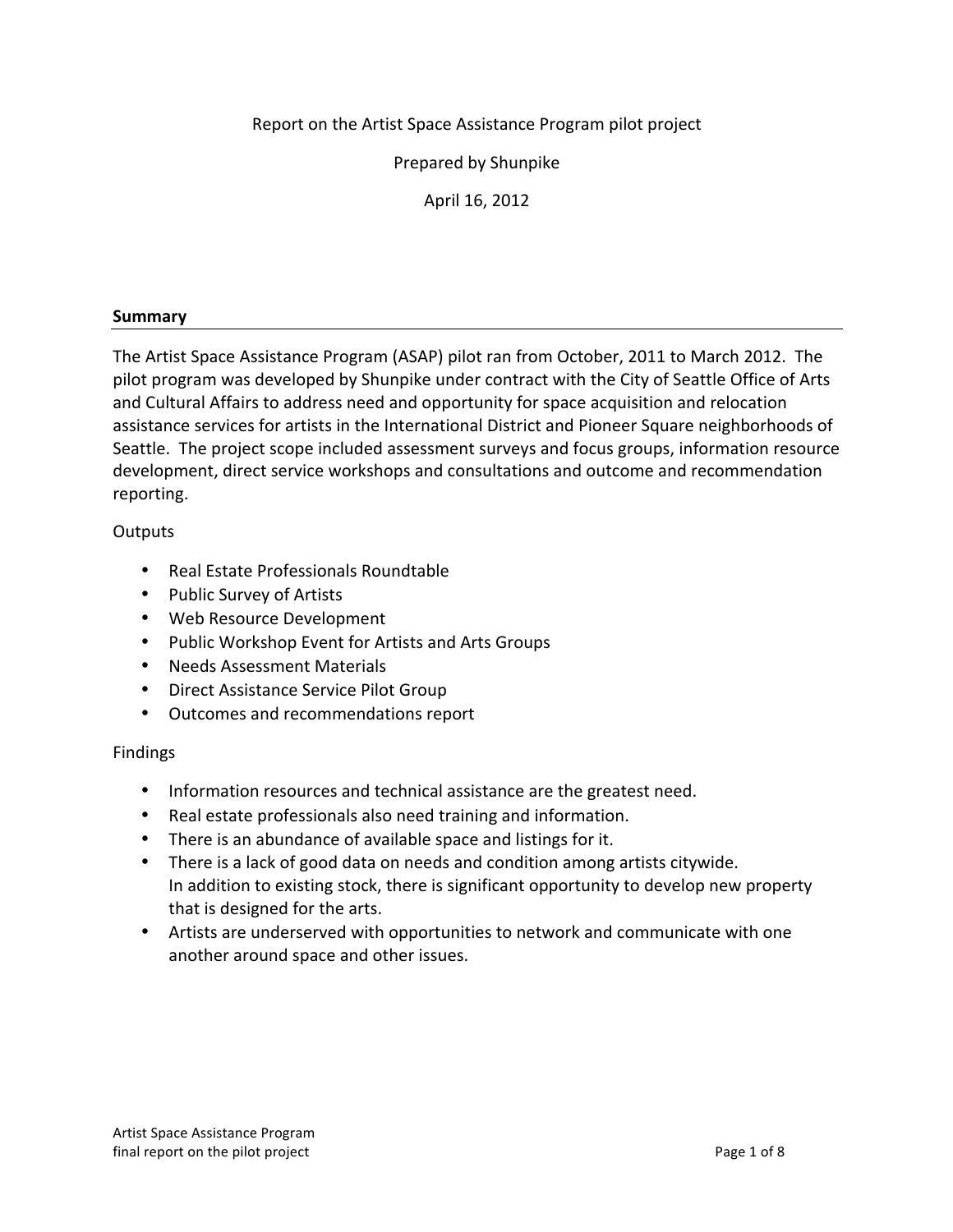### **Introduction**

After the eviction of a large number of artists from the well-known art walk destination at the 619 Western Building in Pioneer Square due to closure, the Seattle Office of Arts and Cultural Affairs proposed a pilot program to assist with issues obstructing the relocation and/or acquisition of space for artists to work and/or live within the neighborhood.

With a successful proposal, local nonprofit arts agency Shunpike took on the pilot initiative under contract with the city, planning a four-stage process of preparation and announcement; need and opportunity assessment; direct support and assistance; and reporting. The primary deliverables were the following

- Real Estate Professionals Luncheon
- Public Survey of Artists
- Web Resource Development
- Public Workshop Event for Artists and Arts Groups
- Needs Assessment Materials
- Direct Assistance Service Pilot Group
- Outcomes and recommendations report

This report outlines the details and outcomes of these projects, highlights ongoing work that has come out of the pilot and recommends further next steps for one or several local agencies to continue the investment in this work.

#### **Artists Survey**

On November 17, 2011, ASAP released an online survey to find out what kinds of space artists need and how quickly they need it. The survey also functioned as an application to be a part of the Pilot Group. 133 people responded, with 107 opting to apply to the Pilot Group.

The survey shows the following:

- More than half of respondents are visual artists, with a significant number of respondents in all of the other categories (dance, theater, film/media, literary arts, music, multidisciplinary, youth/arts ed and other.) Most are also responding as an individual  $(71%)$  as opposed to a group or organization. Most  $(71%)$  also claim recent leases or sub-leases in Pioneer Square and/or the International District.
- Over half of respondents are without a current space and searching for something within the next 6 months to a year while another 16% have need to find space immediately.
- Respondents generally need less than 1000 square feet and are available for either temporary or permanent leases. Few (14%) replied with interest in purchase. Of those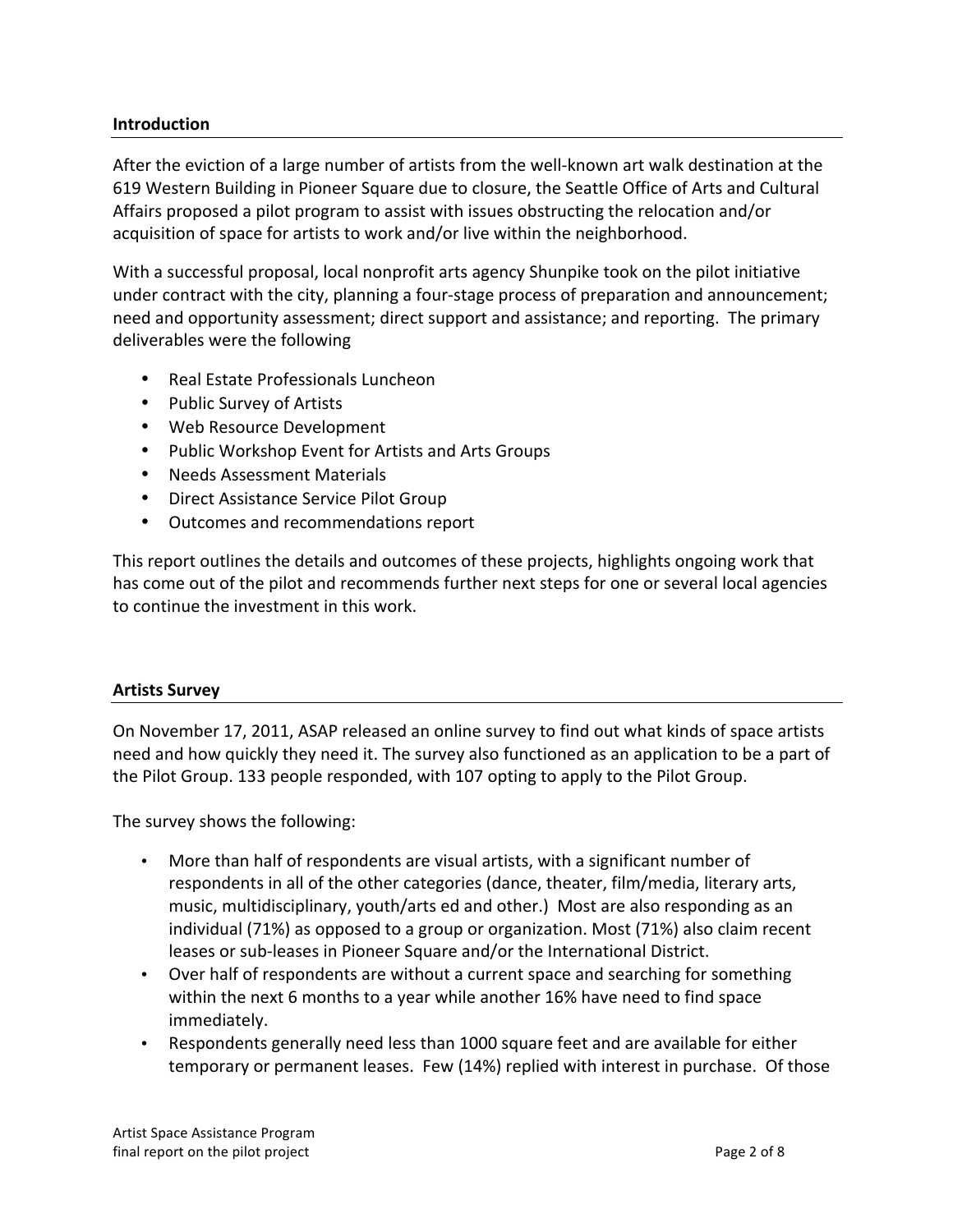interested in more square footage, most were groups or organizations involved in performance-related or other large programmatic activities.

- Of respondents that had held art space leases, the average length of the tenancy was 33 months. Half of respondents were primary leaseholder while about a third were involved in shared leases.
- On average, artists expect to spend about 30 hours working in their space weekly.
- Among respondents currently working in PS/ID:
	- $\circ$  More people have space that they want to keep (29% vs. 4% outside PS/ID)
	- $\circ$  23% have lost space and need space immediately (vs. only 3% of those not in PS/ID).

This survey is quite possibly skewed by the promotional efforts that focused on artists in Pioneer Square and Chinatown/ID, who are largely visual artists.

### **Real Estate Professionals Roundtable**

On December 14, 2011, ASAP held a roundtable luncheon at the Wing Luke Museum, bringing together 15 real estate brokers, agents, property managers, and neighborhood representatives to discuss the benefits and challenges of working with artists as tenants. The following are some highlights of that conversation.

It is popularly recognized that artists are good long-term tenants and play a strong role in neighborhoods currently. It is also recognized that with good leadership and advocacy that role could be even stronger.

- What's surprising is the stability of artist-tenants if you can offer them predictability, *they will invest.*
- It's a myth that artists can't pay rent.
- We want arts and culture that care about local residents how do you create that structure? How best to engage art/culture without creating gentrification?
- Artists have a broad sense of what goes on in the community. Will care and engage *more.*

Artists could be much more effective if given more training and assistance in best practices of business management, business development, negotiation and legal documents. And not just related to real estate issues.

- *I'm shocked at how few artists come back to negotiate lease terms they don't know about stepped rents, long-term lease, capping. Someone with business sense would come in with lower offer and negotiate. Really important to educate artists about what they can ask for.*
- Artists genuinely do need advisers to help them and manage expectations. This is a real *need.*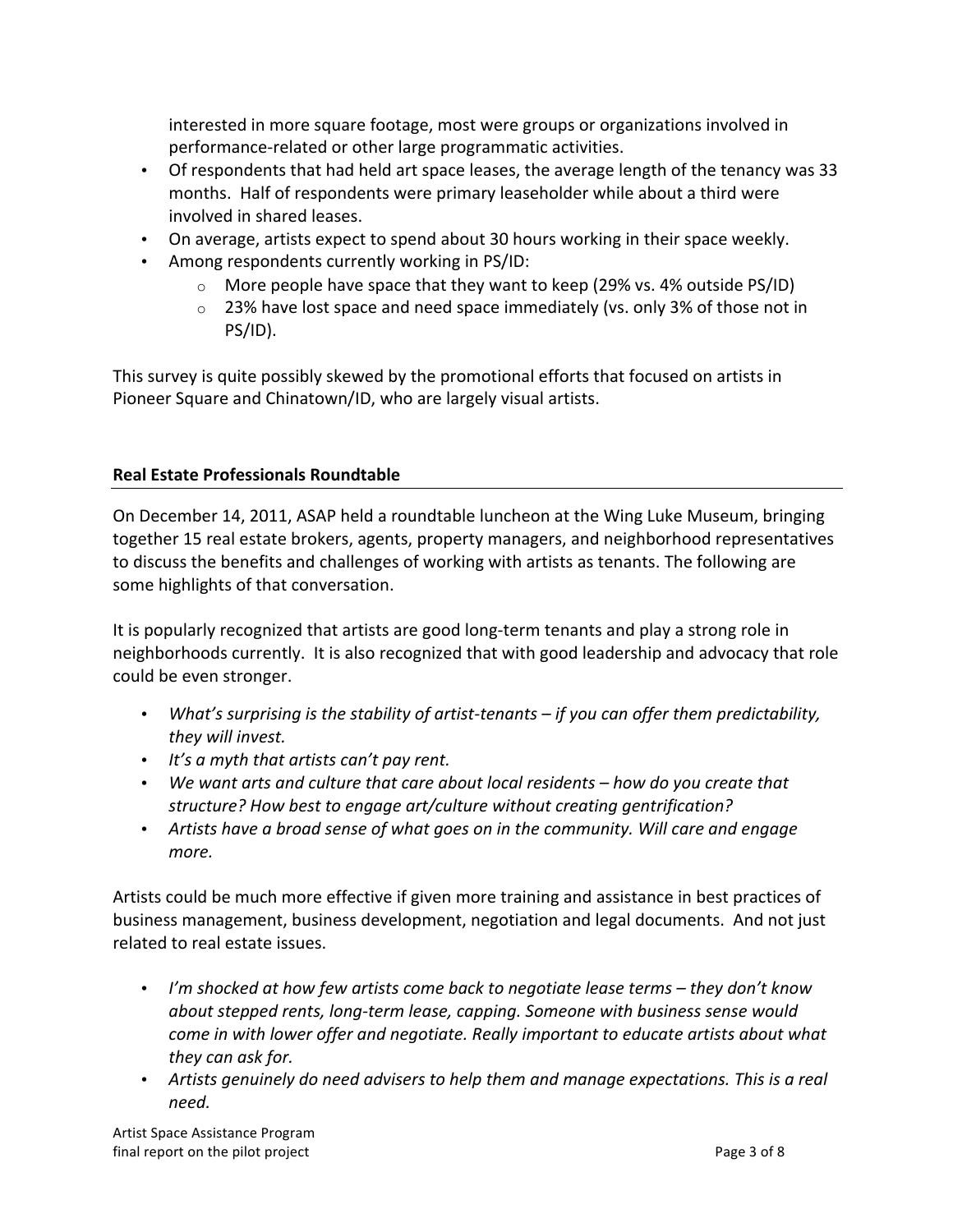- Commercial brokers will not work with artists with small square footage needs. If artists *need under* 5000 sq ft, a master leaseholder and/or developer are going to come into play. Or, artists need to be comfortable doing business directly with the property *manager.*
- Artists need to have a business model that will justify a long-term lease.
- Artists need to understand all the parts of a lease and responsibilities of tenancy, *including insurance, quarantors, etc.*

Just as artists can benefit from training and assistance, property managers and real estate agents have as much, if not more to learn about working with the arts.

- Training property managers is as important as training artists. Artists may have high *needs* up front, but after that are stable tenants.
- Artists ask a lot of odd questions, have odd requests can we paint graffiti, hang from *ceiling?* – *it's a learning curve.*
- Brokers and managers need to know that unusual spaces are not off limits to artists, and *need a listing resource for these spaces.*
- *Working with artists can be good business. That said... can the city help by creating incentives if you set aside sq feet for arts?*
- Real estate professionals must engage in training and learning hours for their license *every* year. Topics for these range dramatically and it would be appropriate and possible *for there to be sessions focused on artists and/or cultural organizations.*

Other recommendations and notes

- Organize an open-house event where available properties interested in working with artists are open on the same afternoon and/or evening and interested artists are invited to attend and tour available spaces. It could be promoted through local arts agency partners at SOACA, 4Culture, Artist Trust and Shunpike.
- There are many listing services and artists mostly just need Craigslist. There was some doubt among the attendees as to whether another listing service would be effective.

#### **Web Resources**

In preparation for announcing the program, a resource page was developed on Shunpike's website, which was further developed through the course of the program to include the following resources, among others:

Planning and Service Resources

- Link to Square Feet Seattle, a space-related publication of SOACA
- Shunpike's Arts Business Clinic

Artist Space Assistance Program final report on the pilot project example of  $\beta$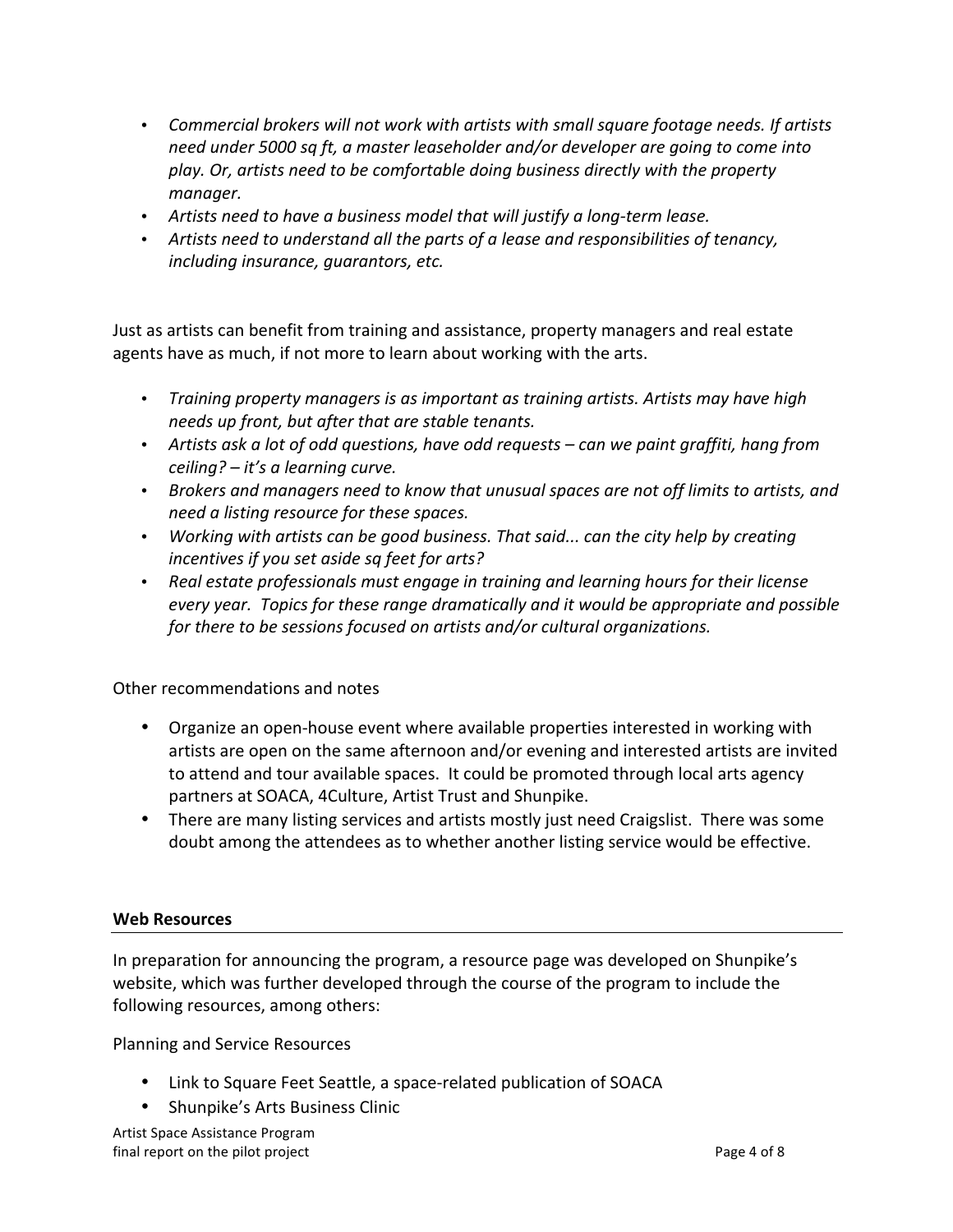- Washington Lawyers for the Arts Legal Clinics
- Arts Space Google Group Discussion Forum

### Listings

- Commercial Brokers Association
- Craigslist
- ActivSpace
- Artist Trust Opportunities page
- Downloadable list of live-work spaces

Policy and Research

- Cultural Space Seattle Public Forum
- Urban Land Institute / NEA profile on cultural space
- LINC (Leveraging Investments in Creativity)

The resource site can be viewed at the following:

www.shunpike.org/artist-space-assistance-program/resources/.

#### **Artist Workshop**

On January 7, 2012, ASAP presented a seminar and peer group workshop for artists and arts groups at the Bertha Kinght Landes Room at Seattle City Hall. The workshop discussed best practices and issues of commercial real estate leasing, space acquisition, negotiation and relocation. 50 people attended (of 83 registrants).

The event featured:

- Opening remarks by our generous host Frank Video, Legislative Assistant to City Councilmember Nick Licata
- Welcome from Vincent Kitch, Director of Seattle Office of Arts and Culture
- Seminary Presentation on commercial leases and leasing by Richard Hesik, commercial real estate broker
- Breakout groups led by
	- o Michael Seiwerath, Executive Director of the Capitol Hill Housing Foundation
	- o Matthew Richter, Program Manager of Storefronts Seattle (Shunpike)
	- $\circ$  Cathryn Vandenbrink, Artspace Projects
	- $\circ$  Sam Forrazaino, INScape
	- o Randy Engstrom, Consultant, Reflex Strategies

#### Workshop feedback:

Participants responded very positively in exit surveys to the information and breakout peer group conversations at the event, responding "positive" to "very positive" on information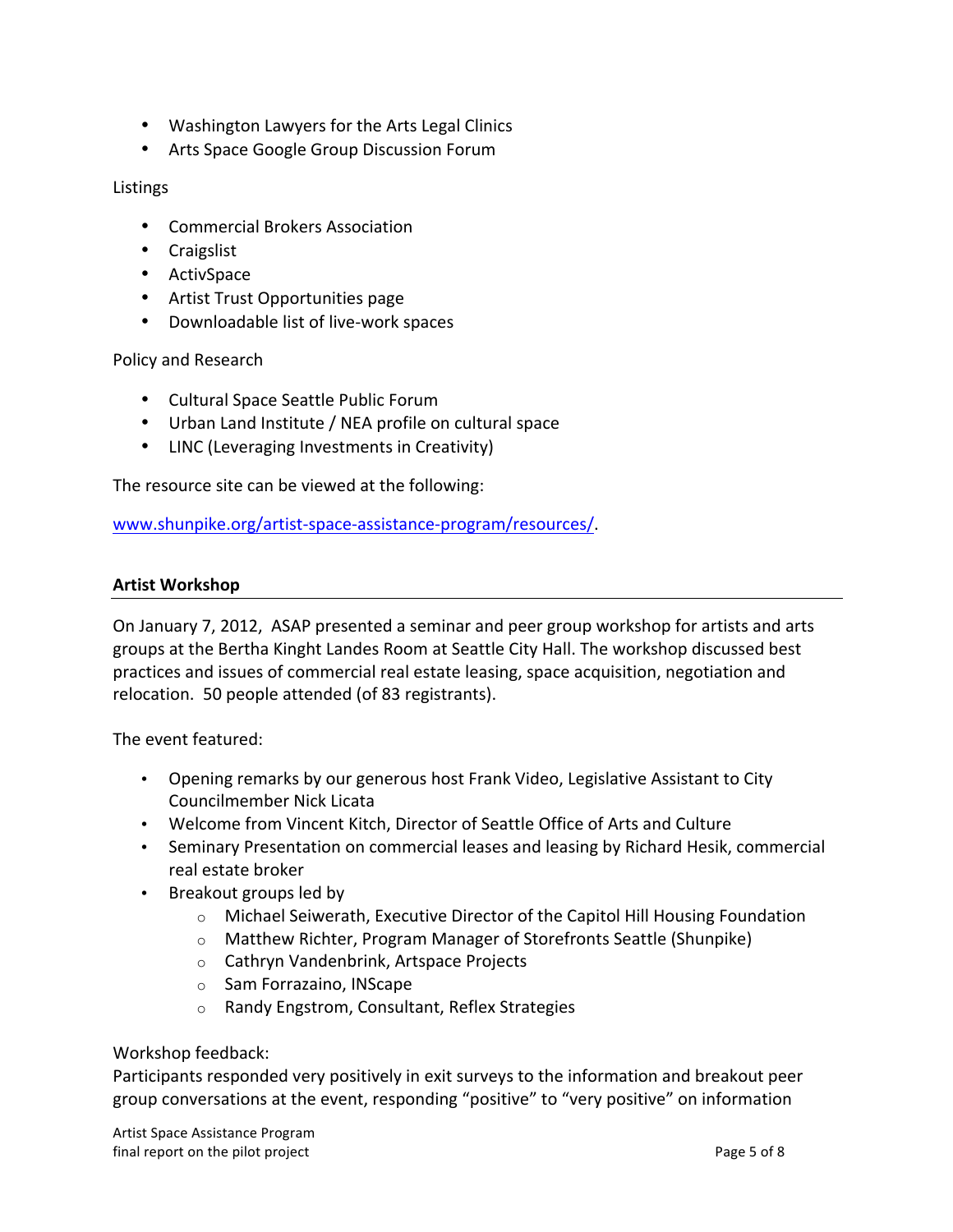presented, presenters and facilitator skill and experience, usefulness of breakout sessions, meeting overall expectations and likelihood to recommend to others.

*"The business aspect of art has always been so nebulous to me - the workshop helped to illustrate some aspects that I need to become aware and versed-in in order to be successful and effective."*

The single most written comment was about the desire to network with other artists in order to work together to secure space.

# **ASAP Pilot Group**

Our stated goal was to serve 8-10 artists or artist groups into the ASAP Pilot Group. Of the 107 applications, we accepted 11 artists working in different forms and in a variety of tenancy situations. Considerations included immediate need, history in PS/ID, and history of involvement with Pioneer Square Art Walk and the 619 Western Building.

Of the 11 artists included in the program, 8 scheduled and attended Arts Business Clinics. Most followed with additional email and phone consultation and 3 attended an additional clinic session for more guidance and support. Throughout, we were able to provide

Service included an assessment interview to help clarify space needs and discussion of strategy for planning for, searching and acquiring space. Considering the very short timeline of the program, ASAP provided immediate intervention around the most critical issue as identified in the conversation. In most cases, this was to develop communication and planning resources that articulated requirements and expectations to help in searching for and negotiating for space in the next several months. Finally, we focused on referral to additional resources in every case, most often to available recent listings on craigslist or other places and additional support like Washington Lawyers for the Arts.

Needs that emerged were:

- Identification of Space Requirements
- Arts Space listings and recommendations
- Lease reviews and other legal support
- Business Model support, to target new kinds of income to secure space
- Partnership and program development, tom move toward a collective model to develop a new arts space
- Board Development

Specific space needs vary from artist to artist, but for visual artists there is a clear pull toward a private workspace that also provides access to a presentation space and a marketing tool like Art Walk in Pioneer Square.

Artist Space Assistance Program final report on the pilot project example of 8 and 7 and 7 and 7 and 7 and 7 and 7 and 7 and 7 and 7 and 7 and 7 and 7 and 7 and 7 and 7 and 7 and 7 and 7 and 7 and 7 and 7 and 7 and 7 and 7 and 7 and 7 and 7 and 7 and 7 a One of the specific issues we tried to learn more about was the WSDOT relocation process for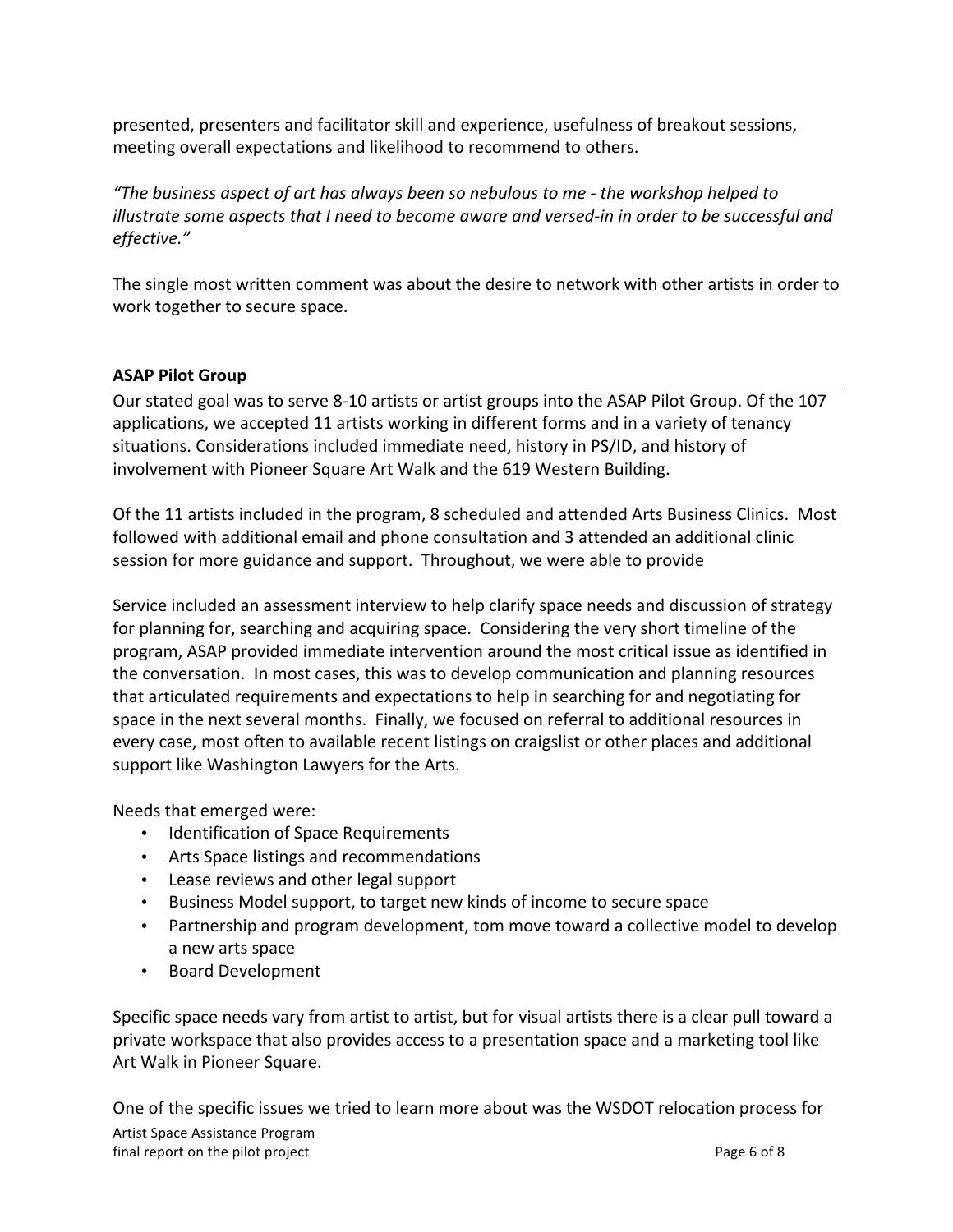artists evicted from 619 Western. The deadline for artists to access this support is April 2013. There is clearly more work to be done in assisting artists through the complicated and lengthy process of navigating WSDOT relocation assistance which falls outside the capacity and timeframe of this Pilot Program.

Of the artists supported, three have identified and articulated a plan for finding and acquiring a space in the next six months. Two have successfully found a space for their work. Two have decided after engaging in the assessment that they would focus on other business planning and development activities first and one is still searching currently but established an interim arrangement in her current living facility.

#### **Findings and recommendations**

### Finding #1 – Information resources and technical assistance are the greatest need.

Issues of space among artists and arts groups are often related to general lack of knowledge, skill and capacity in general business practices. Artists generally do not understand contracting, budgeting, business development planning, negotiation and finance, leading to mistakes and instability. With better assistance, resources would be better utilitized and opportunities accessed more readily. One possible recommendation is to develop a cadre of volunteer real estate professionals who might be available to volunteer time or other resources to artists who need assistance.

# Finding #2 – Real estate professionals also need training and information.

There is as much need and opportunity in training and promoting artists and arts groups to real estate professionals as there is in training artists in the methods of finding and acquiring space. Real estate and neighborhood representatives see the substantive economic and community value or the arts. Given better guidance and understanding in the needs and issues of the arts community, property owners, managers and real estate brokers can better assist artists and arts groups.

# Finding #3 – There is an abundance of available space and listings for it.

Despite perception, there is not a significant lack of space nor lack of information resources about available space. Instead, there seems to be a lack of (and large opportunity for) "gobetween" master leaseholders with capacity for managing collective or shared space resources. Property managers and brokers often have large open floorplans that are too large and expensive for an individual. If artists can be better collected together, there are many opportunities for affordable and available space which is well documented in many listing services. However, without formal or informal master leaseholders, it is unlikely that this available stock will be accessible to the individual artist or small group.

# Finding #4 – There is a lack of good data on needs and condition among artists citywide.

A citywide survey of artists should be conducted to assess the comparative and overall conditions of artist space needs in every neighborhood. The limited scope of this preliminary

Artist Space Assistance Program final report on the pilot project example of  $\beta$  and  $\beta$  of  $\beta$